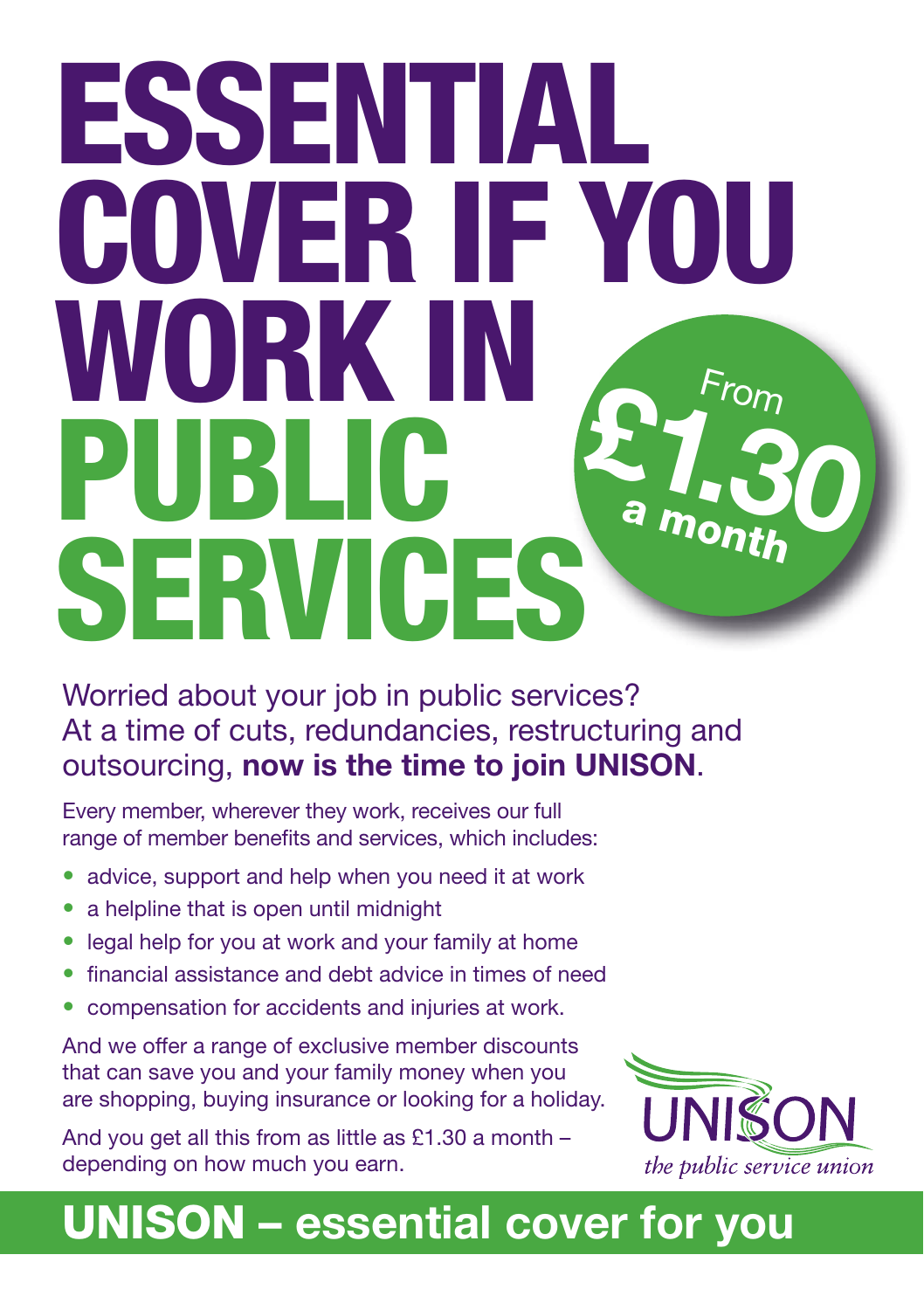# Join UNISON – essential cover if you work in public services

*Simply complete the form below and post it to the freepost address on the back page*

| Tell us about you                                                 |                           |                                                            |  |  |
|-------------------------------------------------------------------|---------------------------|------------------------------------------------------------|--|--|
| <b>Title</b>                                                      | First name                |                                                            |  |  |
| Surname/family name                                               |                           | Date of birth                                              |  |  |
| Home address                                                      |                           |                                                            |  |  |
|                                                                   |                           | Postcode                                                   |  |  |
| email                                                             |                           |                                                            |  |  |
| Phone number (please indicate if home, work or mobile)            |                           | National insurance number (from your payslip)              |  |  |
| Please give your ethnic origin: (tick one box)                    |                           |                                                            |  |  |
| Bangladeshi<br>$\Box$ Pakistani                                   | <b>Black African</b>      | $\Box$ Black UK $\,$<br>$\Box$ White UK                    |  |  |
| Chinese<br>$\Box$ Asian UK<br>$\Box$ Indian<br>$\Box$ Asian other | <b>Black</b><br>Caribbean | $\Box$ Black other<br>$\Box$ Irish<br>$\sqcap$ White other |  |  |

### Tell us about your job

| Employer's name                    |          |
|------------------------------------|----------|
| Your job title/occupation          |          |
| Workplace name and address         |          |
|                                    | Postcode |
| Payroll number (from your payslip) |          |

#### What you will pay each month

| Please tick the appropriate box for your<br>earnings before deductions. |  |                          |  |
|-------------------------------------------------------------------------|--|--------------------------|--|
| <b>Annual pay</b>                                                       |  | <b>Your subscription</b> |  |
| Up to £2,000                                                            |  | £1.30                    |  |
| £2,001-£5,000                                                           |  | £3.50                    |  |
| £5,001-£8,000                                                           |  | £5.30                    |  |
| £8,001-£11,000                                                          |  | £6.60                    |  |
| £11,001-£14,000                                                         |  | £7.85                    |  |
| £14,001-£17,000                                                         |  | £9.70                    |  |
| £17,001-£20,000                                                         |  | £11.50                   |  |
| £20,001-£25,000                                                         |  | £14.00                   |  |
| £25.001-£30.000                                                         |  | £17.25                   |  |
| £30,001-£35,000                                                         |  | £20.30                   |  |
| over £35,000                                                            |  | £22.50                   |  |



One of the ways UNISON works on your behalf is through political campaigning. Your subscription includes a political fund payment so you won't pay any extra, but in UNISON you choose how you want that money to be used.

#### *Please tick one box only.*

- **Our Affiliated Political Fund takes** UNISON members' views directly into the Labour Party, working to promote UNISON policies.
- The General Political Fund is used to pay for branch, regional and national campaigns but is independent of any political party.

#### 6 **Choose how you wish to pay Please tick ONE box only**

#### *EITHER* deduct from salary:

#### **OR** pay by direct debit:

I wish to join UNISON and authorise deduction of subscriptions from my pay by my employer. *please complete the direct debit form below*

I wish to join UNISON and authorise deduction of subscriptions by direct debit

Signature Date

#### *Please go to* unison.org.uk/privacy-policy *to see how we will protect and use your personal information*

| Please go to <b>unison.org.uk/privacy-policy</b> to see how we will protect and use your personal information                                     |                                                                                                                                                                                                       |
|---------------------------------------------------------------------------------------------------------------------------------------------------|-------------------------------------------------------------------------------------------------------------------------------------------------------------------------------------------------------|
| Instruction to your bank or building society to pay by Direct Debit<br>Please fill in the form and send to UNISON, 130 Euston Road London NW1 2AY | <b>DIRECT</b><br>Debit                                                                                                                                                                                |
| Name and full postal address of your bank or building society                                                                                     | <b>Service User Number</b>                                                                                                                                                                            |
| To: The Manager<br>Bank/building society                                                                                                          |                                                                                                                                                                                                       |
| <b>Address</b>                                                                                                                                    | Reference number (for office use only do not complete)                                                                                                                                                |
| Postcode                                                                                                                                          | Please pay UNISON Direct Debits from the<br>account detailed in this Instruction subject to the<br>safequards assured by the Direct Debit Guarantee.<br>I understand that this Instruction may remain |
| Name(s) of Account holder(s)                                                                                                                      | with UNISON and, if so, details will be passed<br>electronically to my bank/building society.                                                                                                         |
| Bank/building society account number                                                                                                              | Signature(s)                                                                                                                                                                                          |
| <b>Branch sort code</b>                                                                                                                           | <b>Date</b>                                                                                                                                                                                           |

*Banks and building societies may not accept Direct Debit instructions for some types of account*